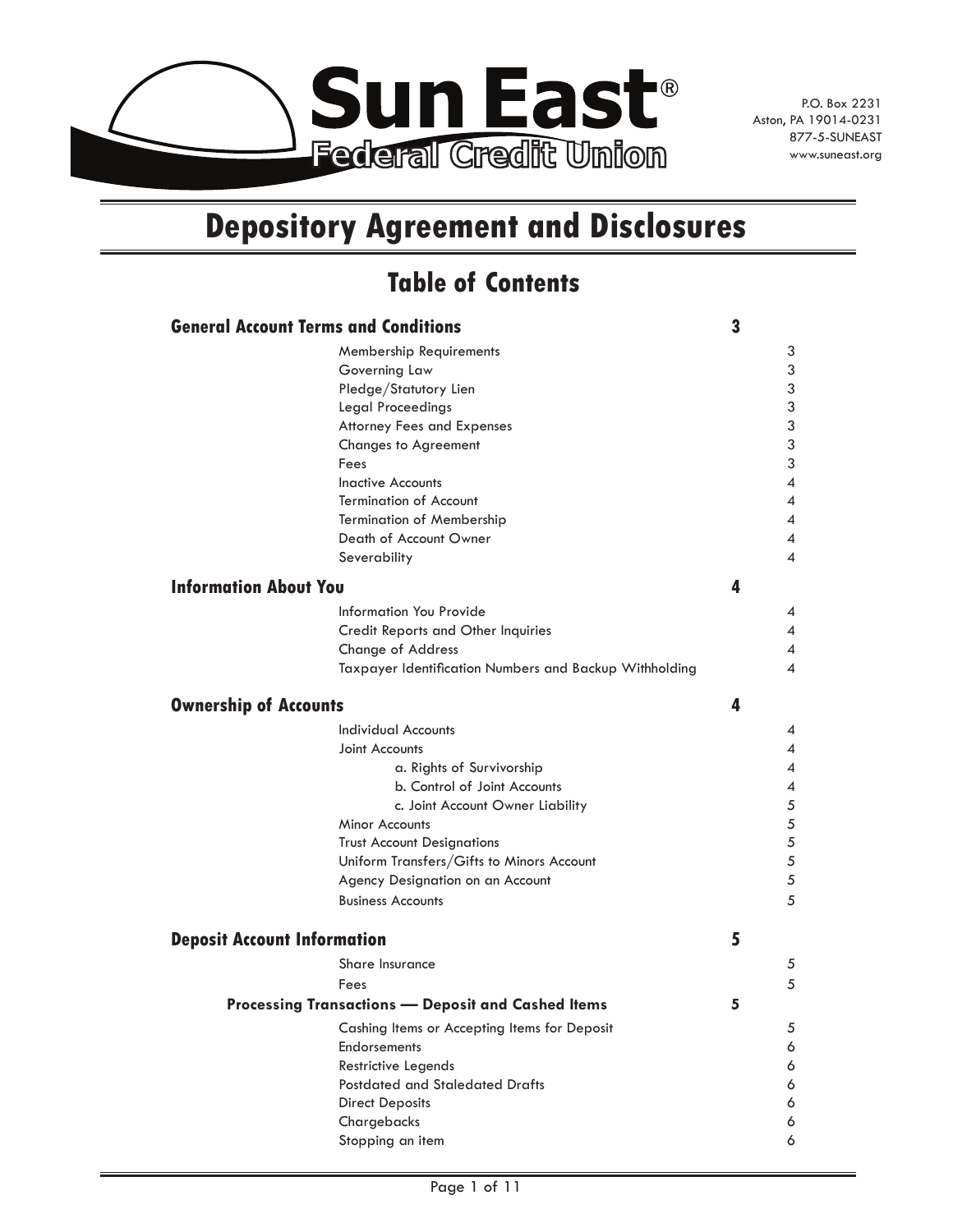## **Table of Contents Continued**

|                               | Checks Presented for Payment In Person                          | 6                        |
|-------------------------------|-----------------------------------------------------------------|--------------------------|
|                               | <b>Processing Transactions - Withdrawals</b>                    | 6                        |
|                               | Notice of Withdrawals                                           | 6                        |
|                               | <b>Withdrawal Restrictions</b>                                  | 6                        |
|                               | <b>Transaction Limitations (Regulation D)</b>                   | 6                        |
|                               | <b>Deposit Availability Policy (Regulation CC)</b>              | $\overline{ }$           |
|                               | Availability Timeline for Deposits to Established Accounts      | 7                        |
|                               | Check Cashing, Immediate Availability, and Holds on Other Funds | 7                        |
|                               | Longer Delays May Apply                                         | 7                        |
|                               | Availability Timeline for Deposits to New Accounts              | $\overline{\mathcal{I}}$ |
|                               | Sun East ATM Deposits                                           | 8                        |
|                               | <b>Non-SunEast ATM Deposits</b>                                 | 8                        |
|                               | <b>Overdrafts - Standard Overdraft Practices</b>                | 8                        |
|                               | Non-Sufficient Funds                                            | 8                        |
|                               | <b>Standard Overdraft Practices</b>                             | 8                        |
|                               | <b>Overdraft Protection - Options</b>                           | 8                        |
|                               |                                                                 |                          |
|                               | Courtesy Pay Privilege<br>Courtesy Pay Privilege Plus           | 8<br>8                   |
|                               | Courtesy Pay Privilege/Plus Policy                              | 9                        |
|                               | What are the authorized limits for Courtesy Pay Privilege/Plus? | 9                        |
|                               | What fees will I be charged if Sun East pays my overdraft?      | 9                        |
|                               | What if I want to Opt Out of Sun East's Courtesy Pay Privilege? | 9                        |
|                               | <b>Order of Payments</b>                                        | 9                        |
| <b>Truth In Savings</b>       |                                                                 | 9                        |
|                               |                                                                 |                          |
|                               | <b>General Information about Dividend-Bearing Accounts</b>      | 9<br>9                   |
|                               |                                                                 |                          |
|                               | <b>Balance Computation Method</b>                               |                          |
|                               | Nature of Dividends for Dividend-Bearing Accounts               | 9                        |
|                               | Accrual of Dividends on Non-cash Deposits                       | 9                        |
|                               | Compounding and Crediting for Dividend-Bearing Accounts         | 9                        |
|                               | <b>Certificate Accounts</b><br>Rate Information                 | 9<br>9                   |
|                               | <b>Fees and Charges</b>                                         | 9                        |
|                               | <b>Transaction Limitations</b>                                  | 9                        |
|                               | Renewals                                                        | 9                        |
|                               | <b>Dividend Payments</b>                                        | 9                        |
|                               | Early Withdrawals                                               | 10                       |
|                               | Individual Retirement Accounts (IRAs)                           | 10                       |
|                               | <b>IRA Contribution Limits</b>                                  | 10                       |
|                               | <b>Checking Accounts - General Information</b>                  | 10                       |
|                               | <b>Electronic Debits</b>                                        | 10                       |
|                               | <b>Printed Check Purchases</b>                                  | 10                       |
|                               | <b>Overdraft Protection</b>                                     | 10                       |
| <b>Statements and Notices</b> |                                                                 | 10                       |
|                               | <b>Statements</b>                                               | 10                       |
|                               |                                                                 | 10                       |
| <b>Notices</b>                | <b>Check Copies</b>                                             | 10                       |
|                               | Delivery of Statements and Notices                              | 10                       |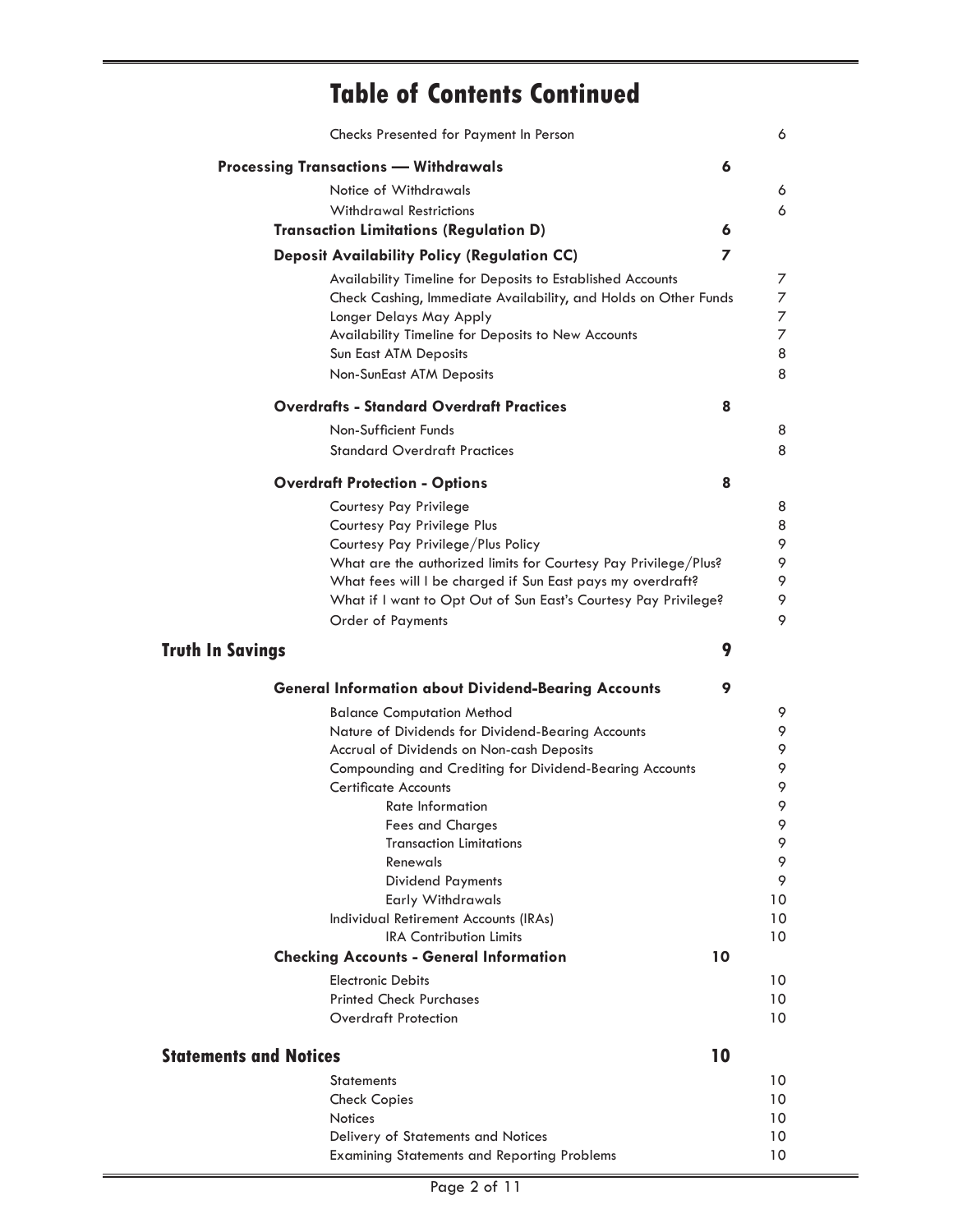# **Sun East Federal Credit Union Depository Agreement and Disclosures**

This Depository Agreement and Disclosures, the applicable *Schedule of Fees and Charges*, the *Rate Schedule*, the *Account Schedule*, the *Privacy Notice*, the *Electronic Banking Services Agreement and Disclosure*, and the account opening documents for your account is the agreement between you and Sun East Federal Credit Union (the "Agreement") describing your and our rights and responsibilities concerning your account(s).

**Terms.** In this Agreement, the words "you," "your," and "yours" refer to the account holders and authorized signers of an account. The words "we," "us," "our," "Credit Union" and "Sun East" refers to Sun East Federal Credit Union. The word "account" means any one or more share or other accounts you have at the credit union.

By signing the Membership Application, opening an account or maintaining an account, each of you, jointly and severally agree to the terms and conditions in this Agreement, *Schedule of Fees and Charges*, the *Rate Schedule*, the *Account Schedule*, the *Privacy Notice*, the *Electronic Banking Services Agreement and Disclosure*, the account opening documents for your account, Sun East's Bylaws and policies and any amendments to these documents from time to time which collectively govern your membership and accounts.

## **General Account Terms and Conditions**

**Membership Requirements.** To join Sun East, you must purchase and maintain at least one (1) share to establish membership in Sun East. Membership is required to access all Sun East accounts and services. Sun East is hereby granted and reserves the right to investigate account history through an account verification service and refuse, limit, suspend or revoke any and all credit union services other than your share account, in the event that, in Sun East's sole judgment, an adverse credit or account history is discovered or for any other prudent business judgment reasons. We reserve the right to suspend services to a member who is not in good standing, which include, but are not limited to, members who: (a) are delinquent on any loan with Sun East; (b) have caused any financial loss to Sun East; (c) have any unresolved Non-Sufficient Fund (NSF) checks outstanding, whether in regard to a deposit or otherwise; (d) have not paid Sun East any fees or costs owing to it; (e) have a negative balance in any account; (f) have committed fraud; or (f) have filed bankruptcy.

**Governing Law.** This Agreement is governed by Sun East Federal Credit Union's bylaws, and to the extent applicable federal laws and regulations, the laws and regulations of the Commonwealth of Pennsylvania, including applicable principles of contract law, and local clearinghouse rules, as amended from time to time. As permitted by applicable law, you agree that any legal action regarding this Agreement shall be brought in Delaware County, Pennsylvania.

**Pledge/Statutory Lien.** Unless prohibited by law, you pledge and grant as security for all obligations you may have now or in the future, except obligations secured by your principal residence, all shares and dividends and all deposits and interest, if any, in all accounts you have with us now and in the future. If you pledge a specific dollar amount in your account for a loan, we will freeze the funds in your account(s) to the extent of the outstanding balance of the loan or, if greater, the amount of the pledge if the loan is a revolving loan. Otherwise, funds in your pledged account(s) may be withdrawn, unless you are in default. If you are in default on a financial obligation to us, federal law gives us the right to apply

the balance of shares and dividends in your account(s) at the time of default to satisfy that obligation. Once you are in default, we may exercise this right without further notice. **YOUR PLEDGE AND OUR STATUTORY LIEN RIGHTS WILL ALLOW US TO APPLY THE FUNDS IN YOUR ACCOUNT TO WHAT YOU OWE WHEN YOU ARE IN DEFAULT, EXCEPT AS LIMITED BY STATE OR FEDERAL**  LAW. If we do not apply the funds in your account(s) to satisfy your obligation, we may place an administrative freeze on your account(s) in order to protect our statutory lien rights and may apply the funds in your account(s) to the amount you owe us at a later time. The statutory lien and your pledge does not apply to any Individual Retirement Account or any other account that would lose special tax treatment under state or federal law if given as security. By not enforcing our right to apply funds in your account to your obligations that are in default, we do not waive our right to enforce these rights at a later time.

**Legal Proceedings.** If your account becomes involved in legal proceedings, your use of such account may be restricted.

**Attorney Fees and Expenses.** If we need to hire an attorney to represent us in any matter relating to your account or resulting from your failure to follow this Agreement, you agree to pay for all attorney fees and expenses incurred by us. You authorize us to deduct any such loss, costs or expenses from your account without prior notice to you.

**Changes to Agreement.** Sun East may change this Agreement at any time, whether by adding new terms and conditions, or deleting or amending existing ones. Sun East will generally send advance notice of an adverse change. If you do not agree with a change, you may close your account. However, if you continue to use your account or keep it open, you will be deemed to have accepted and agreed to the change(s). The current version of this Agreement supersedes all prior versions and contains the terms governing your account.

**Fees.** Sun East's *Schedule of Fees and Charges* describes the fees associated with Sun East's accounts and services. Sun East may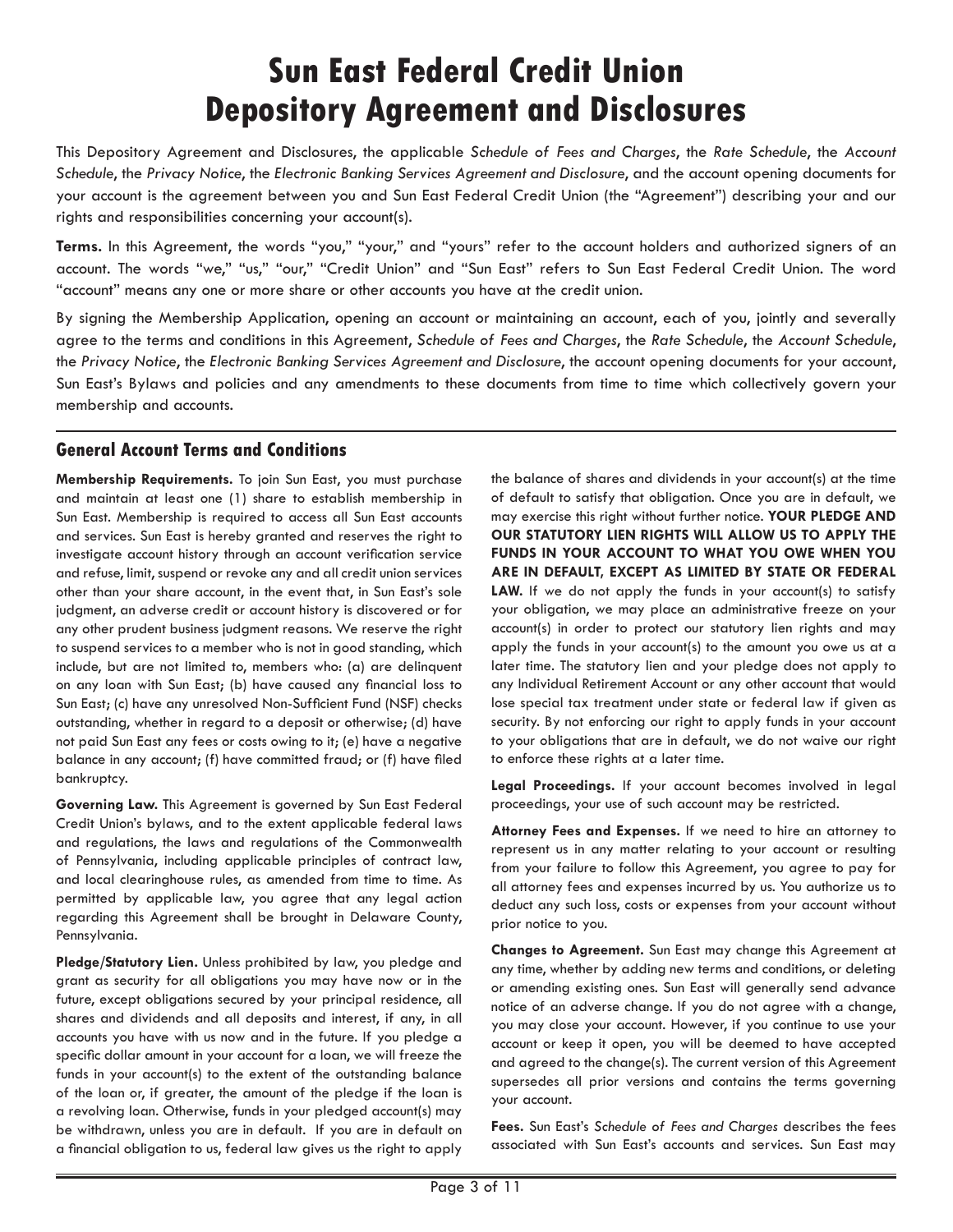change rates and fees by updating the *Schedule of Fees and Charges*. By continuing to use the account or keeping it open, you agree to the revised *Schedule of Fees and Charges*. All fees are due immediately and all account holders are jointly and severally liable for such fees.

**Inactive Accounts.** All member accounts which do not have a member-generated transaction after six (6) months are considered dormant. The posting of dividends does not count as a membergenerated transaction. Dormant accounts of members age 18 and over, with less than \$500 in deposits (excluding IRAs), no loans, no credit card and no delinquent loan will be assessed a monthly Dormanct Account Fee (See *Schedule of Fees and Charges*). Once coded dormant you will receive statements annually. Sun East is required by Pennsylvania law to turn over all funds from a member's account after five (5) years of inactivity. Sun East will notify members after the account becomes inactive for five years as of December  $31<sup>st</sup>$ . Members will receive two (2) notices prior to their funds being forwarded to the Commonwealth of Pennsylvania. Once the funds have been forwarded, it is the member's responsibility to retrieve such funds. We have no way of reversing any account escheated to the Commonwealth of Pennsylvania.

**Termination of Account.** We may terminate your account at any time without notice to you or may require you to close your account and apply for a new account if: (1) there is a change in owners or authorized signers; (2) there has been a forgery or fraud reported or committed involving your account; (3) there is a dispute as to ownership of the account or of the funds in the account; (4) any share drafts are lost or stolen; (5) there are excessive returned unpaid items not covered by an overdraft protection plan; (6) there has been any misrepresentation or any other abuse of any of your accounts; or (7) we reasonably deem it is necessary to prevent a loss to us. You may terminate an individual account by giving written notice. We reserve the right to require the consent of all owners to terminate a joint account. We are not responsible for payment of any draft, withdrawal, or other item after your account is terminated; however, if we pay an item after termination, you agree to reimburse us.

**Termination of Membership.** You may terminate your membership by giving us written notice or by withdrawing your minimum required membership share, if any, and closing all your accounts. We charge a fee to close an account (see Schedule of Fees and Charges).

**Death of Account Owner.** We may continue to honor all transfer orders, withdrawals, deposits and other transactions on an account until we are notified of a member's death. Once we are notified of a member's death, we may pay drafts or honor other payments or transfer orders authorized by the deceased member for a period of ten (10) days after the date unless we receive instructions from any person claiming an interest in the account to stop payment on the drafts or other items. We may require anyone claiming a deceased owner's account funds to indemnify us for any losses resulting from our honoring that claim. This Agreement will be binding upon any heirs or legal representatives of any account owner.

**Severability.** If a court holds any portion of this Agreement to be invalid or unenforceable, the remainder of this Agreement shall not be invalid or unenforceable and will continue in full force and effect.

## **Information About You**

**Important Information We Collect About You.** To help the government fight the funding of terrorism and money laundering activities federal law requires all financial institutions to obtain, verify, and record information that identifies each member who opens an account with that financial institution and in certain other circumstances. What this means for you: When you open an account, you provide information about yourself such as name address, date of birth, license and other information that will allow us to identify you. We will also ask to see your drivers license and/ or other identifying information. You confirm that this information is correct. Sun East will rely on that information until you notify us of a change in that information and we have a reasonable time to act on that change.

**Credit Reports and Other Inquiries.** You authorize Sun East Federal Credit Union to obtain your credit report and other information from time to time from credit reporting agencies and other third parties in the future for periodic review of your creditworthiness, to provide your with its credit review services and whenever the credit union has a legitimate business reason for doing so. If requested, Sun East will tell you whether or not such a report was requested, and if so, the name and address of the consumer reporting agency or agencies.

**Change of Address.** You must notify Sun East if you change your physical address or e-mail address. If Sun East receives notice from the United States Post Office or one of its agents that your address has changed, Sun East may change your address on its records to the address specified by the Post Office or its agent and we may send statements and notices regarding your account to that new address.

**Taxpayer Identification Numbers and Backup Withholding.**  Your failure to furnish a correct Taxpayer Identification Number (TIN), such as a Social Security Number or Employer Identification Number, or meet other requirements may result in backup withholding. If your account is subject to backup withholding, we must withhold and pay to the Internal Revenue Service (IRS) a percentage of dividends, interest and certain other payments. If you fail to provide your TIN, we will not open the account.

## **Ownership of Accounts**

**Individual Accounts.** An individual account is an account owned by one member (individual, corporation, partnership, trust or other organization qualified for credit union membership). If the account owner dies, the interest passes, subject to applicable law, to the decedent's estate or beneficiary/payee or trust beneficiary, subject to other provisions of this Agreement governing our protection for honoring transfer and withdrawal requests of an owner or owner's agent prior to notice of an owner's death.

**Joint Accounts.** An account owned by two or more persons is a joint account.

**a. Rights of Survivorship.** A joint account includes rights of survivorship. This means when one owner dies, all sums in the account will pass to the surviving owner(s). A surviving owner's interest is subject to Sun East's statutory lien for the deceased owner's obligations, and to any security interest or pledge granted by a deceased owner, even if a surviving owner did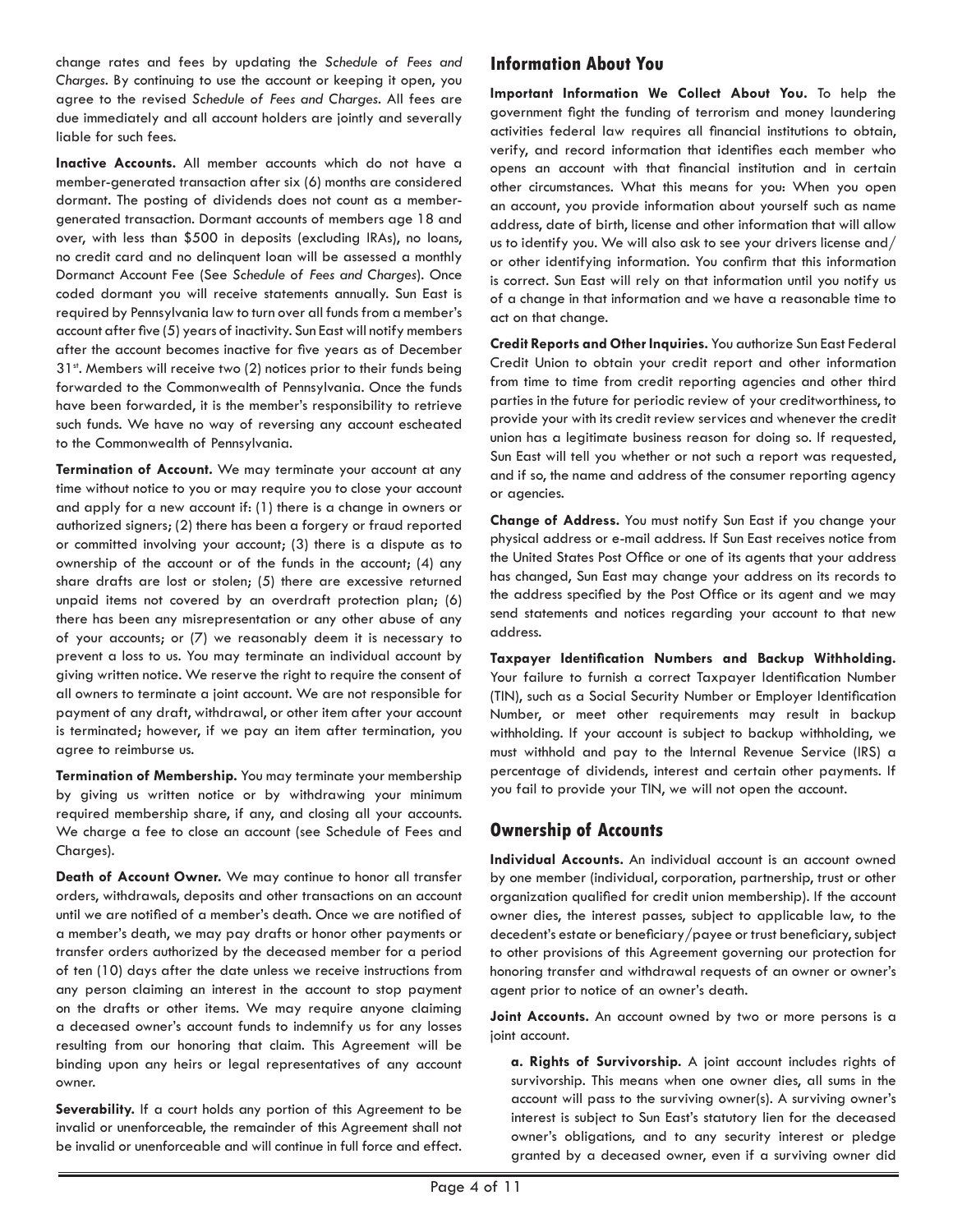#### not consent to it.

**b. Control of Joint Accounts.** Any owner is authorized and deemed to act for any other owner(s) and may instruct us regarding transactions and other account matters. Each owner guarantees the signature of any other owner(s). Any owner may withdraw all funds, stop payment on items, transfer, or pledge to us all or any part of the shares without the consent of the other owner(s). We have no duty to notify any owner(s) about any transaction. We reserve the right to require written consent of all owners for any change to or termination of an account. If we receive written notice of a dispute between owners or inconsistent instructions from them, we may suspend or terminate the account and require a court order or written consent from all owners to act.

**c. Joint Account Owner Liability.** If a deposited item in a joint account is returned unpaid, an account is overdrawn, or if we do not receive final payment on a transaction, the owners, jointly and severally, are liable to us for the amount of the returned item, overdraft, or unpaid amount and any charges, regardless of who initiated or benefited from the transaction. If any account owner is indebted to us, we may enforce our rights against any account of an owner or all funds in the joint account regardless of who contributed them.

**Minor Accounts.** Sun East may require any account established by a minor to be a joint account with an owner who has reached the age of majority under state law and who shall be jointly and severally liable to us for any returned item, overdraft, or unpaid charges or amounts on such account. We may pay funds directly to the minor without regard to his or her minority. Unless a guardian or parent is an account owner, the guardian or parent shall not have any account access rights. We have no duty to inquire about the use or purpose of any transaction. We will not change the account status when the minor reaches the age of majority, unless authorized in writing by all account owners.

**Trust Account Designations.** To establish a trust account with Sun East, the Trust instrument must be in writing and approved by the Credit Union. The Trust must be a revocable trust (unless a nonrevocable trust is opened by order of the court). As a revocable trust the grantor, also known as the person or other entity that owns the assets to be held in the trust, may reserve the right to end the trust and get his/her money back. The grantor and trustee must all be within Sun East's field of membership. The person who opens the account is designated the trustee and is the only person who may access the account. Upon death of the owner-trustee, the account is closed and frozen. It is payable to the beneficiary if he/she is of age upon presentation of a death certificate.

**Uniform Transfers/Gifts to Minors Account.** A Uniform Transfers/ Gifts to Minors Account (UTMA/UGMA) is an individual account created by a custodian who deposits funds as an irrevocable gift to a minor. The minor to whom the gift is made is the beneficiary of the custodial property of the account. The custodian has possession and control of the account for the exclusive right and benefits of the minor and barring a court order otherwise, is the only party entitled to make deposits, withdrawals, or close the account. We have no duty to inquire about the use or purpose of any transaction. If the custodian dies, we may suspend the account, until we receive instructions from any person authorized by law to withdraw funds

or a court order authorizing withdrawal.

**Agency Designation on an Account.** An agency designation on an account is an instruction to us that the owner authorized another person to make transactions as agent for the account owner regarding the accounts designated. An agent has no ownership interest in the account(s) or Sun East voting rights. We have no duty to inquire about the use or purpose of any transaction made by the agent.

**Business Accounts.** If the account holder is a corporation, unincorporated association, limited liability company, limited liability partnership, partnership or sole proprietorship, or other entity holding an account in any capacity other than an individual capacity, each person signing the account application or other account documents represents and agrees that:

a. They are fully authorized to execute all documents in their stated capacity;

b. They have furnished all documents necessary to demonstrate that authority;

c. They will furnish any other documents in such form as Sun East may request from time to time;

d. All documents delivered to Sun East in connection with the account are true, accurate, complete, and will be kept up-todate and may be conclusively relied on by Sun East;

e. Sun East will have no responsibility or duty to monitor the account or the use of funds paid from it, nor any liability for any act or omission by any such person.

f. The account will not be used either directly or indirectly in any internet gambling business or for any restricted transactions as defined in Regulation GG, 12 CRR Part 233.

#### **Deposit Account Information**

**Share Insurance.** Your share accounts are insured by the National Credit Union Share Insurance Fund (NCUSIF), an arm of National Credit Union Administration, up to the Standard Maximum Share Insurance Amount (SMSIA), \$250,000 as of October 3, 2008. The Dodd-Frank Wall Street Reform and Consumer Protection Act of 2010 increased the level of insurance on all accounts to \$250,000. This increase, previously established on a temporary basis, has now become permanent. For more specific information regarding NCUA's share insurance, please request a copy of the NCUA brochure *Your Insured Funds*, which is available at any branch or by calling 877-5-SUNEAST. Additionally, member accounts are insured up to \$250,000 by ESI, a licensed property and casualty insurer. ESI is not a government agency.

**Fees.** Please refer to our *Schedule of Fees and Charges* for additional information on fees that may apply to your account.

#### **Processing Transactions — Deposit and Cashed Items**

Funds may be deposited to any account, in any manner approved by Sun East.

**Cashing Items or Accepting Items for Deposit.** Sun East may accept a check or other item for deposit to your account from anyone. We have no obligation to question the authority of the person making the deposit. If your account is overdrawn, Sun East will use the deposit to pay the overdraft and any fees or interest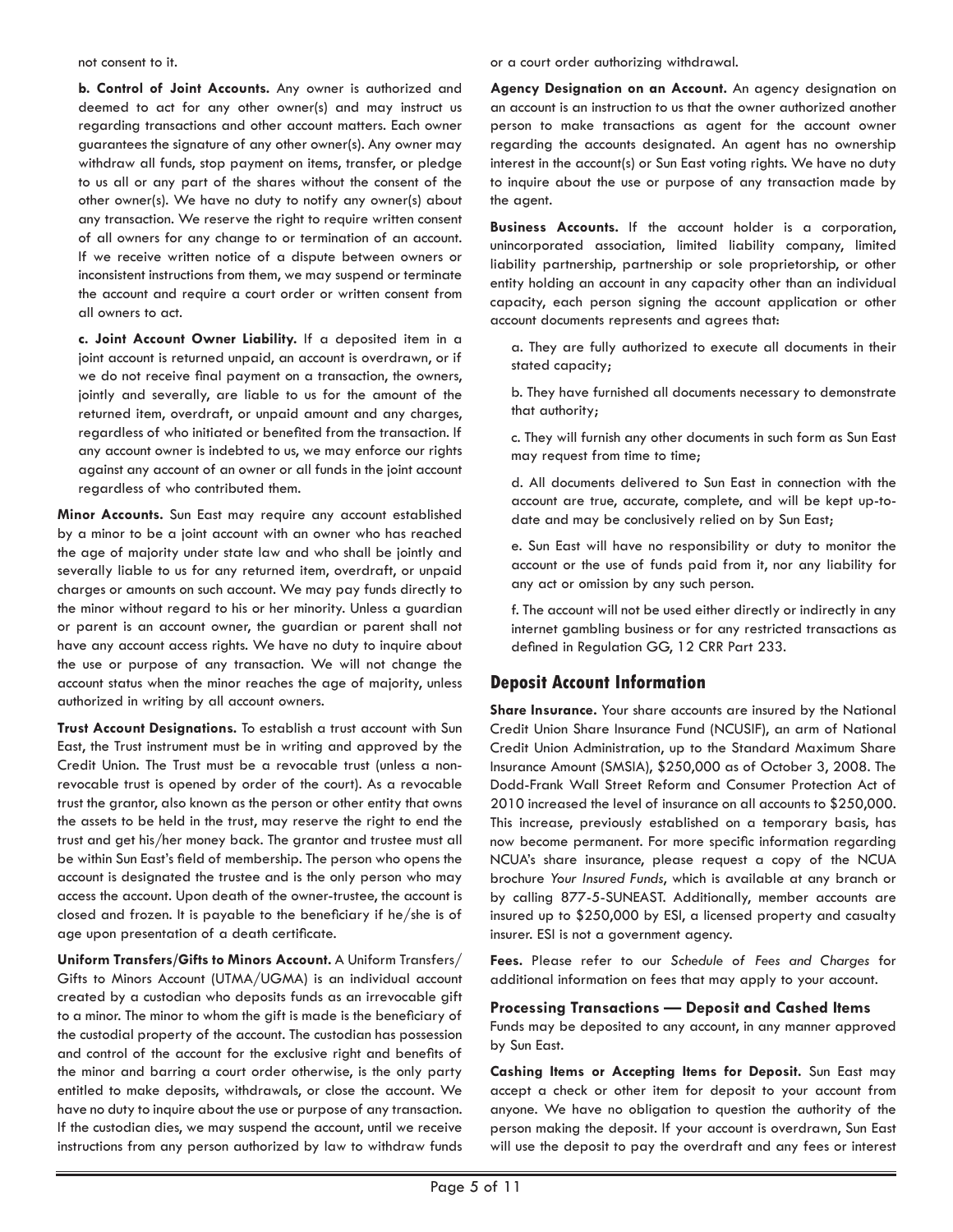you owe to us. All deposits must be properly endorsed and include your account number.

Sun East may refuse, accept for collection only, or return all or part of any deposit. We may refuse to accept for deposit to your account items which are payable to another person. Sun East acts only as your collecting agent for items deposited and we assume no responsibility beyond the exercise of ordinary care. We are not responsible for errors and delays made by others in the collection process. If Sun East has given you credit for an item and it is not paid for any reason, we will revoke the credit and charge the amount of the item back to your account, even if this causes your account to be overdrawn, and impose a return item charge on your account (see *Schedule of Fees and Charges*). Any collection fees we incur will be charged to your account. All items or Automated Clearing House (ACH) Transfers are provisional until we receive final payment.

You agree that you will not knowingly deposit items into your account that do not have either a true or original signature of the person on whose account it is drawn or an authorized mechanical reproduction of that person's signature.

**Endorsements.** We may accept transfers, checks, drafts, and other items for deposit into any of your accounts if they are made payable to, or to the order of, one or more account owners even if they are not endorsed by all payees. You authorize us to supply missing endorsements of any owners if we choose. If a check, draft or item that is payable to two or more persons is ambiguous as to whether it is payable to either or both, we may process the check, draft or item as though it is payable to either person. If an insurance, government, or other check or draft requires an endorsement as set forth on the back of the check or draft, we may require endorsement as set forth on the item. Endorsements must be made on the back of the share draft or check within  $1 \frac{1}{2}$  inches from the top edge, although we may accept endorsements outside this space. However, any loss we incur from a delay or processing error resulting from an irregular endorsement or other markings by you or any prior endorser will be your responsibility.

**Restrictive Legends.** Some checks and drafts contain restrictive legends or similar limitations on the front of the item. Examples of restrictive legends include "two signatures required," "void after 60 days" or "not valid over \$500." We are not liable for payment of any check or draft contrary to a restrictive legend or other limitation contained in or on the item unless we have specifically agreed in writing to the restrictions.

**Postdated and Staledated Drafts.** You agree not to draw or issue any draft that is postdated. If you do draw or issue a draft that is payable on a future date, we shall have no liability if we pay it before its payment date. You agree not to deposit drafts, checks, or other items before they are properly payable. We are under no obligation to pay a draft/check drawn on your account that is presented more than six (6) months after the date it was written (staledated). If, however, the draft/check is paid, Sun East shall have no liability for such payment.

**Direct Deposits.** We may offer pre-authorized deposits (such as payroll checks, Social Security or retirement checks, or other government checks) or pre-authorized transfers from other accounts. If your account is overdrawn, you authorize us to deduct

the amount your account is overdrawn from any deposit, including deposits of government payments or benefits. Upon a bankruptcy filing, unless you cancel the authorization, we will continue applying direct deposits in accordance with your authorization on file with us.

**Chargebacks.** If we cash a check for you or accept an item for deposit to your account and it is returned to us unpaid, we will charge your account for the unpaid check. (See *Schedule of Fees and Charges*)

**Stopping an item.** If you do not want us to pay a check or ACH (item), you can request to stop payment by notifying Sun East in writing, by phone or by speaking with a branch representative. Requests may be made no less than three business days before the scheduled payment date. An oral Stop Payment Order (hereafter referred to as "order") is only effective for 14 days unless it is confirmed in writing within the 14-day period. Once a written Order is received, it is effective for 6 months from the date of the initial request.

Sun East will not be responsible for stopping a payment unless we receive the correct information from you necessary for the computer system to identify the item, and the Order is received by Sun East within a reasonable time for Sun East to act on the Order prior to final payment, as permitted by law. The Order needs to include your account number, the number and date of your item, the name of the payee, and the item amount. For joint accounts, we will accept an Order from any owner, regardless of who signed the item. (See *Schedule of Fees and Charges*)

**Checks Presented for Payment In Person.** Sun East may refuse to accept any draft drawn on your account that is presented for payment in person. Such refusal shall not constitute a wrongful dishonor of the draft and we shall have no liability for refusing payment. If we agree to pay a check that is presented for payment in person, we may require the presenter to pay a fee. Any applicable check cashing fees are stated in the *Schedule of Fees and Charges*.

#### **Processing Transactions — Withdrawals**

**Notice of Withdrawals.** Sun East may require ten (10) business days advance notice to withdraw or transfer funds from any account.

**Withdrawal Restrictions.** We permit withdrawals only if your account has sufficient available funds to cover the full amount of the withdrawal or you have an established overdraft protection plan. Drafts or other transfer or payment orders which are drawn against insufficient funds may be subject to a service charge set forth in the *Schedule of Fees and Charges*. If there are sufficient funds to cover some, but not all, of your withdrawal, we may allow those withdrawals for which there are sufficient funds in any order at our discretion.

We may refuse to allow a withdrawal in some situations, and will advise you accordingly; for example: (1) a dispute between account owners (unless a court has ordered Sun East to allow the withdrawal); (2) a legal garnishment or attachment is served; (3) the account secures any obligation to us; (4) required documentation has not been presented; or (5) you fail to repay a Sun East loan on time.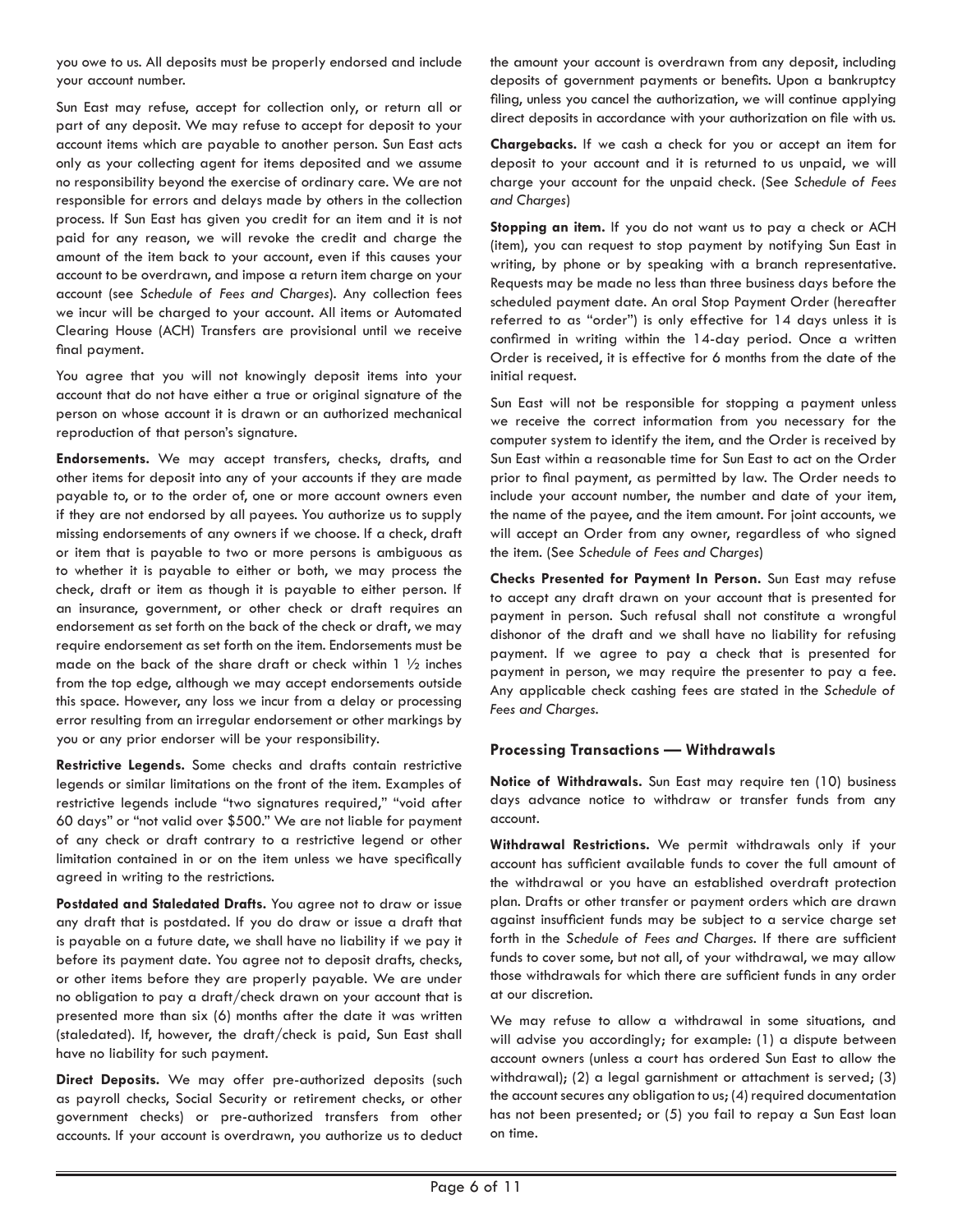#### **Transaction Limitations (Regulation D)**

Regulation D impacts the number of transactions Sun East may allow on your deposit accounts (including Savings accounts, Club accounts, Premier Money Market and Performance Money Market accounts). This regulation was implemented by the Board of Governors of the Federal Reserve System, whose job is to ensure that financial institutions maintain adequate reserves for the funds they have on deposit.

Regulation D affects you by limiting certain withdrawals and transfers that may be made from your Savings accounts, Club accounts, Premier Money Market and Performance Money Market accounts. **The following transactions (or any combination thereof) are limited to six (6) per month:**

- o Overdraft agreements where money is automatically withdrawn from a savings account to cover overdrafts in any of your other Sun East accounts.
- o SUNNY telephone banking transfers or other telephone transfers from a savings account to other accounts or third parties.
- o Online banking transfers from a savings account to other accounts or third parties.
- o Preauthorized, automatic transfers (ACH) made at a predetermined time to third parties or to your other accounts, of which up to six (6) may be made by check, debit card (if applicable) or similar order to a third party.
- o Withdrawals from savings made by check payable to a third party.

There is no limit on the frequency or dollar amount of transfers for the purpose of repaying loans and associated expenses where the loan has been made to you by Sun East or is serviced by Sun East.

And, there are no limitations to the number of transactions that you handle on any account in person, by mail or through an ATM. You should know that Sun East will refuse any transactions that are not in compliance with Regulation D (checks may be returned and fees applied).

Federal Reserve Regulation D is a directive of the government, not your credit union. Savings accounts are not intended to be transaction accounts. The best way to stay within these limits is to deposit funds into your checking account and use your checking for all of your electronic transactions.

#### **Deposit Availability Policy (Regulation CC)**

When a deposit is made to your account, the funds may not be available immediately. For example, if you deposit a check on Monday, you may not be able to withdraw the funds from that check, and we may not pay another check with those funds, until Tuesday or even later. See the Availability Timeline below for details about when you can use the funds from different types of deposits.

If you withdraw funds from a check deposit, and the check is later returned unpaid, we may charge the check back to your account.

#### **Availability Timeline for Deposits to Established Accounts**

Below is our general policy for deposits to accounts open for more than 30 days. Longer delays may apply, and different rules apply for checks deposited to accounts open 30 days or less, see the section *Availability Timeline for Deposits to New Accounts*.

A **business day** is any day of the week except Saturday, Sunday, and Federal holidays. A deposit made in branch (person-to-person) during normal operating hours on a business day is considered deposited that day. A deposit made after that time, or on a day we are closed, is considered deposited the next business day.

| When a deposit is made by                                      | Deposited funds are available                                                                                               |  |
|----------------------------------------------------------------|-----------------------------------------------------------------------------------------------------------------------------|--|
| • Electronic direct deposit<br>• Wire transfer<br>$\cdot$ Cash | • The same business day as the day<br>of deposit                                                                            |  |
| • U.S. Treasury Checks (Payable to<br>You)                     |                                                                                                                             |  |
| • Checks drawn on Sun East Federal<br>Credit Union             | • The first \$200 is available on the                                                                                       |  |
| • PA State and local Government<br>Checks (Payable to You)     | same business day as the day of<br>deposit.                                                                                 |  |
| • Cashier's, Certified and Teller's<br>Checks (Payable to You) | • The next \$4,800 is available on the<br>next business day after the day of<br>deposit.<br>• Any remainder over \$5,000 is |  |
| • U.S. Postal Money Order (Payable<br>to You)                  |                                                                                                                             |  |
| • Federal Reserve Bank Check<br>(Payable to You)               | available on the 7th business day.                                                                                          |  |
| • Federal Reserve Home Loan Bank<br>check (Payable to You)     |                                                                                                                             |  |
| • All other checks not specifically                            | • The first \$200 is available on the<br>same business day as the day of<br>deposit.                                        |  |
| described above                                                | • Any remainder over \$200 is<br>available in 2 business days after<br>the day of deposit.                                  |  |

**Check Cashing, Immediate Availability, and Holds on Other Funds.** We may cash a check or make a check deposit available immediately if you have funds to cover that check in any of your accounts with us. If we do, we will place a hold on those funds (equal to the amount of the check) in your other account(s) according to the timelines described elsewhere in this policy.

#### **Longer Delays May Apply**

Funds from check deposits may be delayed for up to seven (7) business days if:

- o We reasonably believe a deposited check will not be paid.
- o You deposit checks totaling more than \$5,000 on any one day.
- o You redeposit a check that has been returned unpaid.
- o You have overdrawn your account more than once in the last 6 months.
- o There is an emergency, such as failure of computer or communications equipment.

We will notify you if we delay your ability to withdraw funds, and we will tell you when the funds will be available.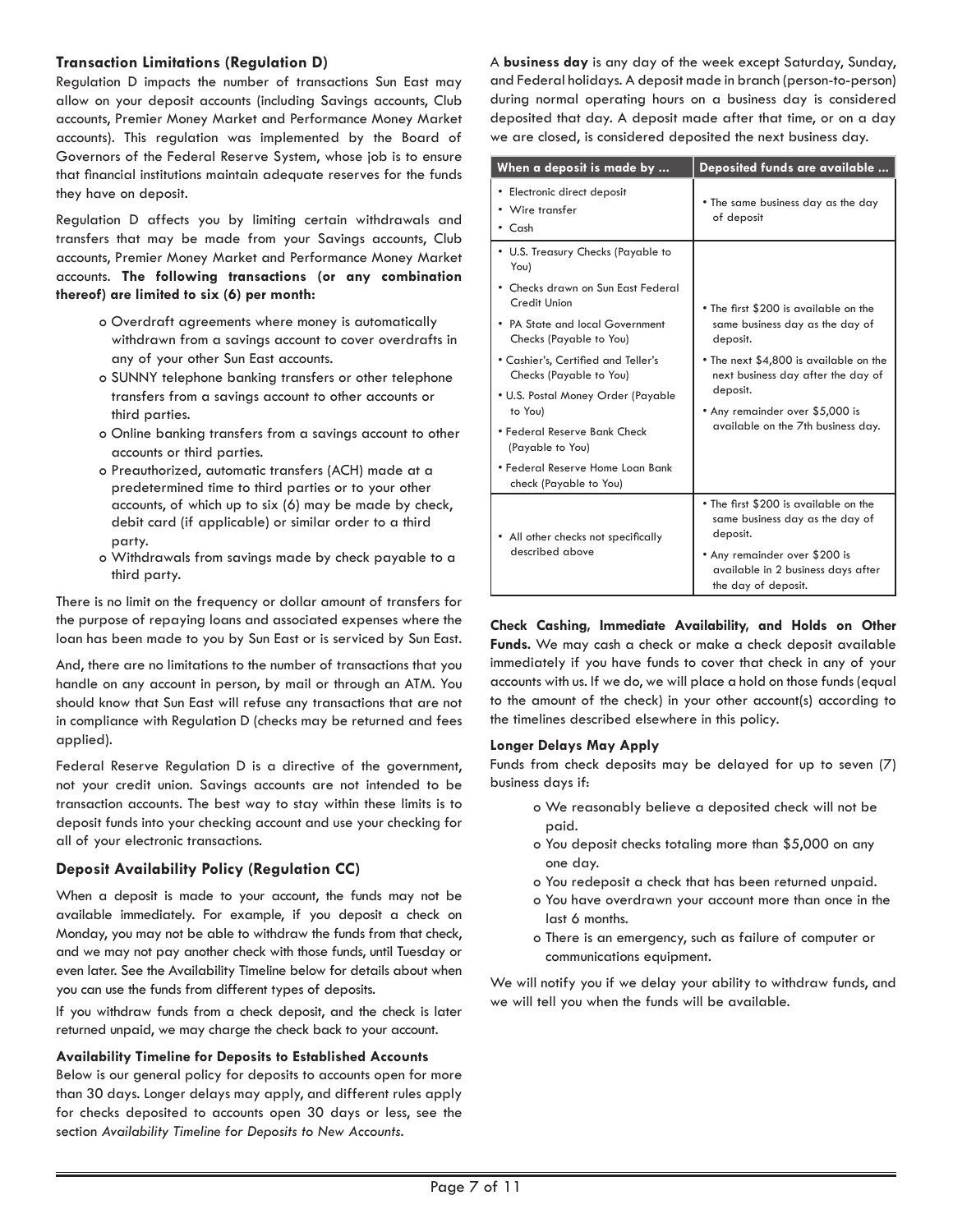#### **Availability Timeline for Deposits to New Accounts (Open 30 Days or Less)**

| When a deposit is made by                                                                                                                                                                                                                                                                                                                                                                       | Deposited funds are available                                                                                                        |
|-------------------------------------------------------------------------------------------------------------------------------------------------------------------------------------------------------------------------------------------------------------------------------------------------------------------------------------------------------------------------------------------------|--------------------------------------------------------------------------------------------------------------------------------------|
| Electronic direct deposit<br>Wire transfer<br>Cash                                                                                                                                                                                                                                                                                                                                              | • The same business day as the day<br>of deposit                                                                                     |
| U.S. Treasury Checks (Payable to<br>You)<br>Checks drawn on Sun East Federal<br>Credit Union<br>• PA State and local Government<br>Checks (Payable to You)<br>• Cashier's, Certified and Teller's<br>Checks (Payable to You)<br>• U.S. Postal Money Order (Payable<br>to You)<br>• Federal Reserve Bank Check<br>(Payable to You)<br>• Federal Reserve Home Loan Bank<br>check (Payable to You) | • The first \$5,000 is available on the<br>next business day after the day of<br>deposit if the deposit meets certain<br>conditions. |
| All other checks not specifically<br>described above                                                                                                                                                                                                                                                                                                                                            | • Available on the 9th business day                                                                                                  |

**Availability Timeline for Deposits at an ATM.** A deposit made at an Automated Teller Machine (ATM) before 3:00 PM on a business day is considered deposited that day. A deposit made after that time, or on a day we are closed, is considered deposited the next business day.

**Sun East ATM Deposits.** If you make an ATM deposit at a Sun East ATM, which will be clearly labeled as a Sun East ATM, the first \$200 of your total ATM deposits will be available on the same business day. The remaining amount of your deposits over \$200 will be available on the second business day after the day of your deposit. (For example, if you were to deposit a check on a Monday we are open for business, in most cases, funds would be available on Wednesday.) On new accounts, extended hold periods may apply.

**Non-Sun East ATM Deposits.** If you make a deposit at an ATM that Sun East does not own, your deposits will be available on the fifth business day after the day of your deposit. (For example, if you were to deposit a check on a Monday we are open for business, in most cases, funds would be available on Monday of the following week.)

#### **Overdrafts - Standard Overdraft Practices**

**Non-Sufficient Funds.** When you do not have enough available funds in your account to cover a check, automatic bill payment (ACH) or other transaction made using your checking account number, Sun East considers the item a Non-Sufficient Funds (NSF) item. For checks, automatic bill payment (ACH) and other transactions made using your checking account number, we may either pay such items and overdraw your account, as permitted by law, or decline or return such items unpaid. In such cases, Sun East may charge for each NSF item, as set forth in the *Schedule of Fees and Charges* for your account.

**Standard Overdraft Practices.** An overdraft occurs when you do not have enough money in your account to cover a transaction. Sun East can cover your overdrafts through our Courtesy Pay Privilege

program described below or through overdraft protection plans.

For eligible accounts, we do authorize and pay overdrafts for checks, automatic bill payment (ACH) or other transaction made using your checking account number through our Courtesy Pay Privilege program (see Courtesy Pay Privilege). As required by law, we do not authorize and pay overdrafts for everyday debit card and ATM transactions, unless you opt-in through our Courtesy Pay Privilege Plus program. For information on how to opt-in to Courtesy Pay Privilege Plus for everyday debit card and ATM transactions, see the *Courtesy Pay Privilege Plus Opt In* form.

If Sun East pays NSF items by overdrawing your account on one or more occasions, we are not obligated to continue doing so in the future and may stop paying such items and return them unpaid without notice to you. If Sun East overdraws your account to pay an NSF item, you agree to repay us immediately, without notice or demand from us. Sun East may use subsequent deposits or credits to the account, including without limitation deposits of government, welfare, retirement, and Social Security benefits, to pay any overdraft you owe us, to the fullest extent permitted by law. You understand and agree that if you do not want such benefits applied in this way, you may change your direct deposit instructions to the benefits payor at any time.

Each account holder is jointly and severally responsible for paying any overdrafts created by an authorized signer or party of the account, whether or not the account holder participates in the transaction or benefits from its proceeds. Sun East may cover any overdraft by debit to any other checking, savings, or time deposit account of any account holder without notice to the account holder, but we are not obligated to do so. You agree to pay all costs and expenses, including attorneys fees, that Sun East incurs in the collection of any overdraft.

#### **Overdraft Protection - Options**

You may select an overdraft source. By doing so, when you do not have enough available funds in your account to cover a check or other item drawn by any account holder or authorized signer, you authorize and direct Sun East to automatically transfer funds from another designated Sun East account, such as a savings account, or from an overdraft line of credit. Sun East reserves the right to charge an overdraft protection transfer fee for such transfers. See Sun East's Schedule of Fees and Charges for a current list of fees. *Please Note: Overdraft protection transfers are subject to Federal Regulation D and are therefore limited in number as described above.*

Additionally, Sun East offers the following overdraft services:

**Courtesy Pay Privilege.** Sun East's discretionary overdraft program provides account holders in "good standing" the service of paying overdraft items including checks, automatic bill payment (ACH) and other transactions using your checking account number when there are not enough funds in the checking account to cover the items.

This non-contractual courtesy of paying overdrafts for checks, other transactions made using your checking account number and automatic bill payments requires no account holder action. It costs nothing unless the privilege is used. If you meet eligibility requirements and need to use this service, we may, at our sole discretion, pay the item(s) up to the authorized limit and will charge your account the Courtesy Pay Fee as listed in Sun East's *Schedule*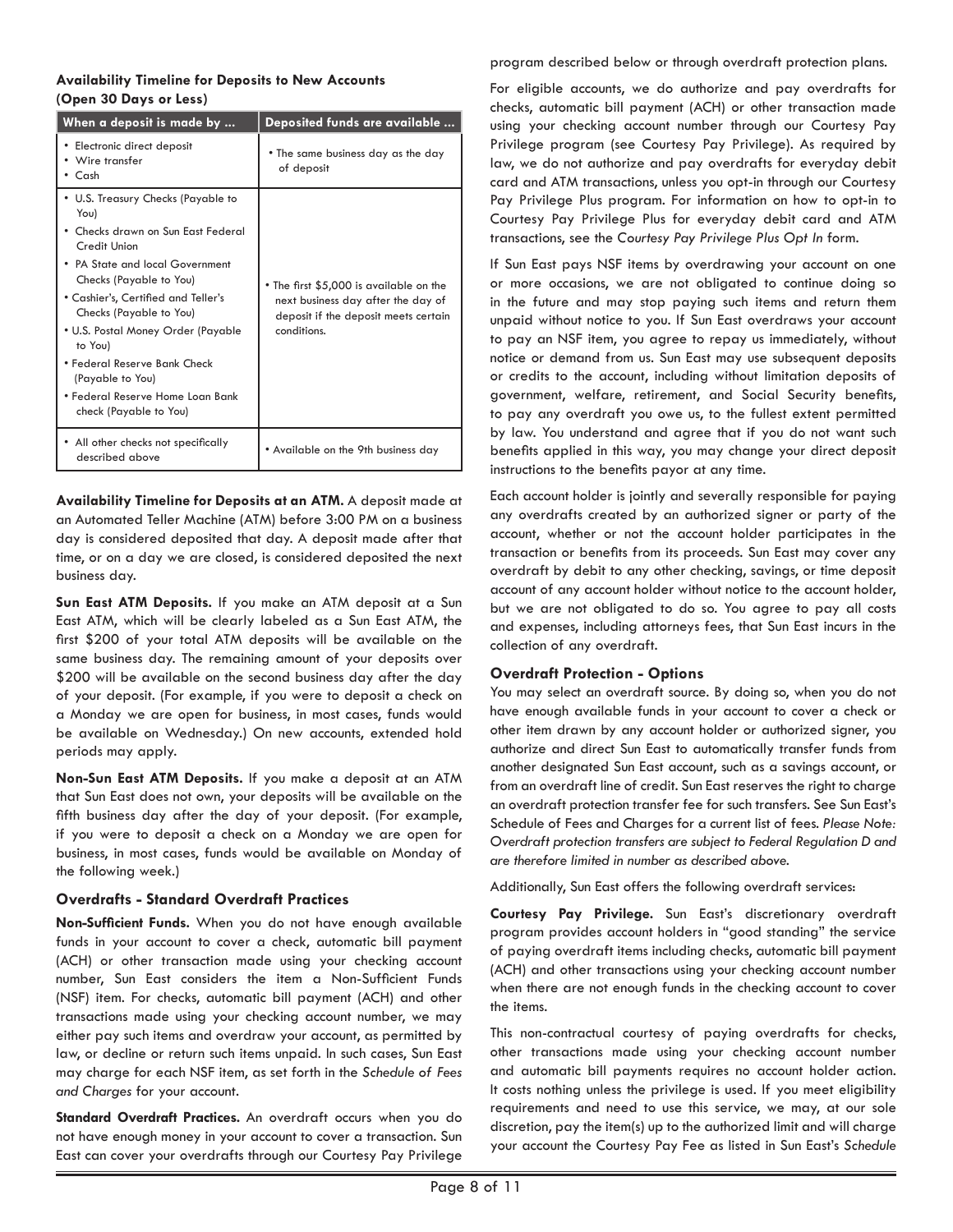*of Fees and Charges* for each item that overdraws the account. Courtesy Pay Privilege does not authorize us or allow us to pay ATM transactions or every day debit card transactions.

**Courtesy Pay Privilege Plus.** Overdraft Opt-In Service for everyday debit card and ATM transactions provides account holders in "good standing" the option to authorize Sun East to pay everyday debit card and ATM transactions when there are not enough funds in their checking account to cover these transactions. Federal regulations require that members opt-in to this service. For information on how to opt in to Courtesy Pay Privilege Plus for everyday debit card and ATM transactions, contact us.

Sun East will not pay overdrafts you make using your Debit Card for everyday purchases at stores, online or by telephone or ATM transactions, unless you sign a Courtesy Pay Privilege Plus Opt-In form letting us know that you wish to be eligible for this service. If you Opt-In to this feature, we may, at our sole discretion, pay the item(s) up to the authorized limit and will charge your account the Courtesy Pay Fee as listed in Sun East's *Schedule of Fees and Charges* for each item that overdraws the account. At any time, you may change your decision and opt out of Courtesy Pay Privilege Plus.

**Courtesy Pay Privilege/Plus Policy.** The Courtesy Pay Privilege/ Plus program is available to certain account holders in "good standing." **Please Note:** Courtesy Pay Privilege/Plus is not available on all account types, such as minor/UTMA, estate, Representative Payee or VA Custodian accounts.

Account in "good standing" is defined as:

- a. Making regular deposits sufficient to cover transactions;
- b. Bringing the account to a positive balance at least once every thirty days or less,
- c. There are no legal orders outstanding on your account, and
- d. There is no default on any Sun East loan obligation.

#### **What are the authorized limits for Courtesy Pay Privilege/Plus?**

Courtesy Pay Privilege/Plus will be available immediately for new checking accounts. During the first 30 days, an overdraft limit up to \$150, including any overdraft fees assessed, will be offered in most circumstances. After the checking account has been opened for 30 days, the limit will be set for members based on their average deposit activity.

#### **What are the fees for Courtesy Pay Privilege/Plus?**

Your account will be assessed a Courtesy Pay Fee for each item paid through Courtesy Pay Privilege or Courtesy Pay Privilege Plus. See Sun East's *Schedule of Fees and Charges* for current list of Fees. *There is no limit on the total fees we can charge you for overdrawing your account.* 

We will send you a notice each time an overdraft occurs. You then have 30 days to bring the account current to remain eligible for the Courtesy Pay Privilege/Plus service.

**What is the Opt Out procedure for Sun East's Courtesy Pay Privilege program as it applies to our Standard Overdraft practices regarding checks, automatic bill payment (ACH) or other transaction made using your checking account number?**

Although you are not charged for using Courtesy Pay Privilege

unless you have an overdraft, you may Opt-Out at any time. *Please Note: You must Opt-In to Courtesy Pay Privilege Plus to have Sun East authorize and pay overdrafts on my everyday debit card and ATM transactions. At any time, you may choose not to participate by notifying any Sun East member service representative.* 

**Order of Payments.** Checks, drafts, items and other transactions are generally processed in the order that we receive them. This may or may not be in the order that you make them. The order in which we process drafts, checks and items and execute other transactions on your account may affect the total amount of overdraft fees that may be charged to your account. Please contact us if you have questions about how we pay drafts and checks and process transfers and withdrawals.

### **Truth In Savings**

The purpose of Truth in Savings is to promote and simplify comparisons among accounts at all financial institutions by enabling consumers to make informed choices/comparisons among competing claims of financial institutions by requiring disclosure of the interest rates payable on these accounts and the fees assessable against these accounts. For account specific information, please refer to the *Account Schedule*, the *Rate Schedule* and the *Schedule of Fees and Charges*.

#### **General Information about Dividend-Bearing Accounts**

**Balance Computation Method.** Dividends are calculated by the daily balance method that applies a daily periodic rate to the entire principal balance in the account for each day in the statement period. Dividends are earned on the principal balance for each day that the account balance exceeds the minimum necessary to maintain this account.

**Nature of Dividends for Dividend-Bearing Accounts.** Dividends are paid from current income and available earnings, after required transfers to reserves at the end of the dividend period.

**Accrual of Dividends on Non-cash Deposits.** Dividends will begin to accrue on the business day you deposit non-cash (e.g. checks) to your account. If an item is returned, dividends will not be calculated on the amount of the returned item.

**Compounding and Crediting for Dividend-Bearing Accounts**. For compounding and crediting information, see *Account Schedule*. If you close your account before dividends are credited, you will receive the accrued dividends minus any penalties and fees, if applicable.

#### **Certificate Accounts**

When you open a certificate account or time deposit account, you will receive a deposit receipt rather than an actual certificate. See the *Account Schedule*, *Rate Schedule* and *Schedule of Fees and Charges* for initial deposit and minimum balance requirements, current annual percentage yields, and other fees or terms that may affect your account.

**Rate Information.** These are dividend bearing accounts that mature in the length of time selected at account opening. The annual percentage yield and dividend rates for our various certificates are provided in the Rate Schedule. Except for the Variable IRA Certificate and Step Up Share Certificates, the dividend rate and annual percentage yield (APY) will not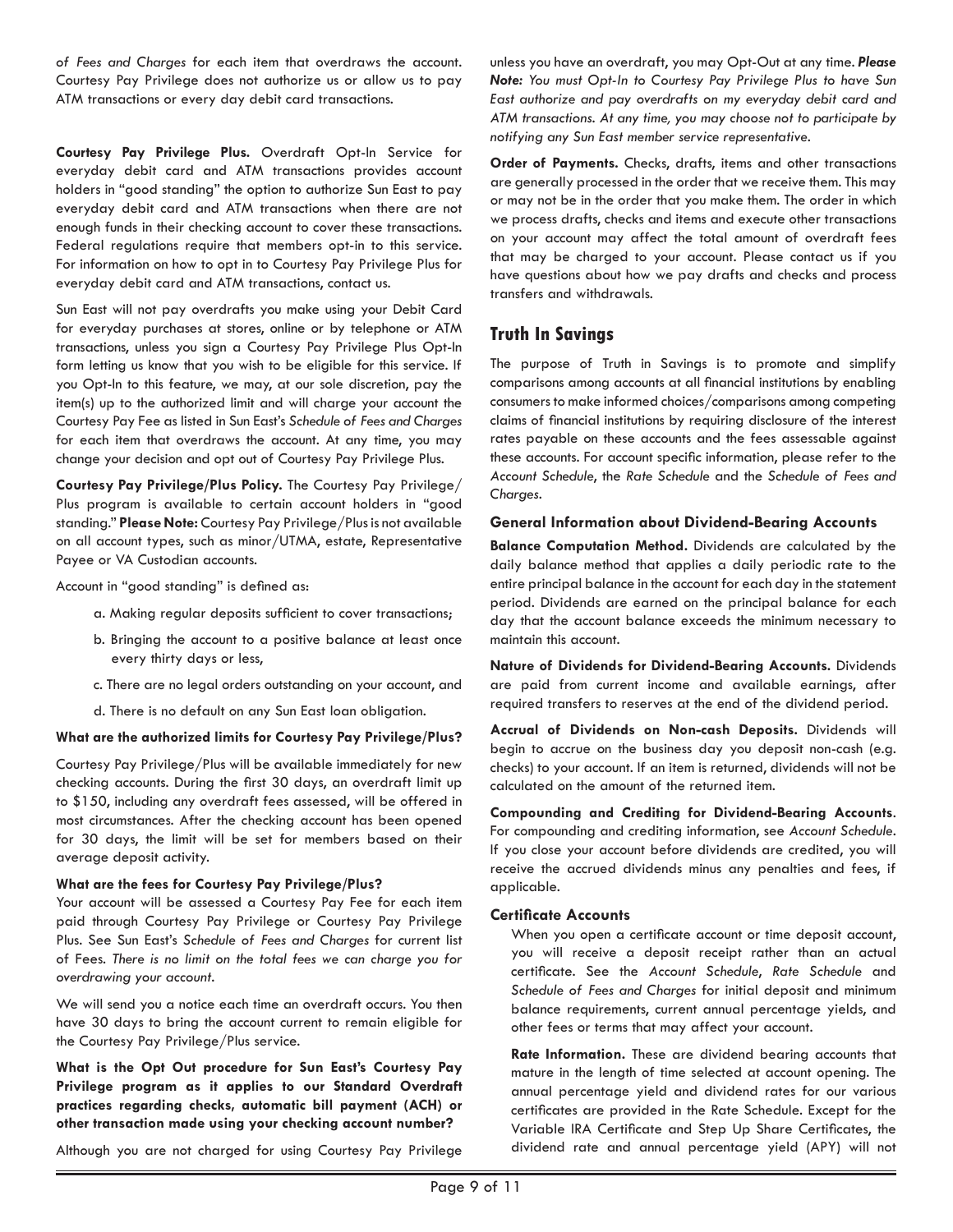change and will be in effect until the account matures. The annual percentage yield assumes dividends remain on deposit until maturity.

**Fees and Charges.** Fees could reduce the earnings on your Account.

**Transaction Limitations.** Unless otherwise noted in the *Account Schedule*, after the account is opened, you may not make deposits into the account until the maturity date stated on the certificate.

**Renewals.** Unless otherwise stated in the *Account Schedule*, your account will automatically renew at the end of each term at the dividend rate and annual percentage yield (APY) offered on the maturity date for accounts of similar balance and terms. There is no grace period following maturity of this account.

**Dividend Payments.** Dividends earned on your account will be reinvested unless you ask us to transfer dividends to a share account or to receive your dividends by check. Annual percentage yields assume that interest is reinvested and not paid out. Withdrawal of dividends will reduce earnings.

**Early Withdrawals.** Your certificate has a maturity date. Any withdrawals before the maturity date require Sun East's consent. Unless otherwise noted in the *Account Schedule*, there is a penalty for withdrawing funds from your certificate before the maturity date.

Penalties are listed in the table below:

| Term                 | <b>Early Withdrawal Policies</b> |
|----------------------|----------------------------------|
| Less than 6 months   | 45 days dividends                |
| 6 through 11 months  | 90 days dividends                |
| 12 through 60 months | 180 days dividends               |

Penalty pertains to the amount withdrawn and may result in a reduction of principal. Partial withdrawals are not permitted.

**Individual Retirement Accounts (IRAs).** In addition to any penalty that we may impose for early withdrawal, according to federal regulations, you may be charged an early withdrawal penalty if you withdraw from your IRA before the age of 59 ½. Early withdrawal penalties are waived if, at the time of withdrawal, certain circumstances apply, such as you are at least 59 ½ years old, deceased, disabled or declared incompetent by a court of law. There are additional circumstances defined in federal regulations where, at our discretion, the penalty described need not be applied. We will exercise our discretion in such circumstances when the request for early withdrawal is made.

**IRA Contribution Limits.** IRAs are subject to limitations imposed by the Internal Revenue Service (IRS). For current guidelines, please visit www.irs.gov.

#### **Checking Accounts - General Information**

**Electronic Debits.** Payments you make to a third party by check may be converted to electronic debits (e-checks), which are processed through the Automated Clearinghouse (ACH) and are subject to the *Electronic Banking Services Agreement and Disclosure*.

**Printed Check Purchases.** Sun East reserves the right to require that all printed checks be purchased through our authorized check

printers. If at any time you should use checks printed by someone other than authorized by Sun East, we reserve the right to reject every check.

**Overdraft Protection.** You may choose to set up an overdraft source from the following accounts: savings, Classic Money Market, Holiday Club and Vacation Club. The first three (3) transfers each month are made at no additional charge, there will be a fee assessed for each additional overdraft. (Please see *Schedule of Fees and Charges*.) These accounts are subject to the Regulation D limitations set forth herein. See Transaction Limitations (Reg D) for more information.

**Primary Funding Account.** If you have both a Free Checking and Interest Checking Account, you must determine which will serve as your primary funding account for Point of Sale (POS) and Point of Banking (POB) transactions on your debit card. What this means to you is that when you transact at a terminal where you are not given an opportunity to select a funding source, the checking account which you choose as the primary funding account would automatically be debited. On terminals, such as ATMs, where you there is an option to select a funding source, you would be able to choose which checking account would be the funding source for each individual transaction.

#### **Statements and Notices**

**Statements.** You will receive a periodic statement of transactions and activity on your account during the statement period as required by applicable law. You agree that only one statement will be mailed to the primary address on the account.

**Check Copies.** For checking accounts, you understand and agree that Sun East does not return cancelled checks to you and, once paid, original drafts become the property of the Credit Union. You can review and obtain copies of checks at no cost through Sun East's Online Banking. You can also request that Sun East provide a copy of a check. We may charge you a fee for check copies as shown in the *Schedule of Fees and Charges*. When a copy is unavailable or of poor quality, we are not liable to you for any claim, cost, loss or damage of any kind. Some checks that you write may be converted to electronic debits. In this case the check is not sent to us for processing so we do not have a copy. These electronic debits are listed on your account statement.

**Notices.** Sun East informs you of changes affecting your rights and obligations by providing notices to you. We may post such notices in our branches or on our web site. We may include notices with or on your statement.

**Delivery of Statements and Notices.** Sun East will send statements and notices to your last known address or make them available electronically. For Accounts with more than one account holder, statements or notices sent or made available to any one account holder are deemed to be sent or made available to all account holders. You understand and agree that statements are made available to you on the date they are mailed to you. If a notice of a change to this Agreement is returned to Sun East or otherwise determined to be undeliverable, you agree that the change contained in the notice is still effective and binding on you.

Notices from you will be effective when received by Sun East at the following address: